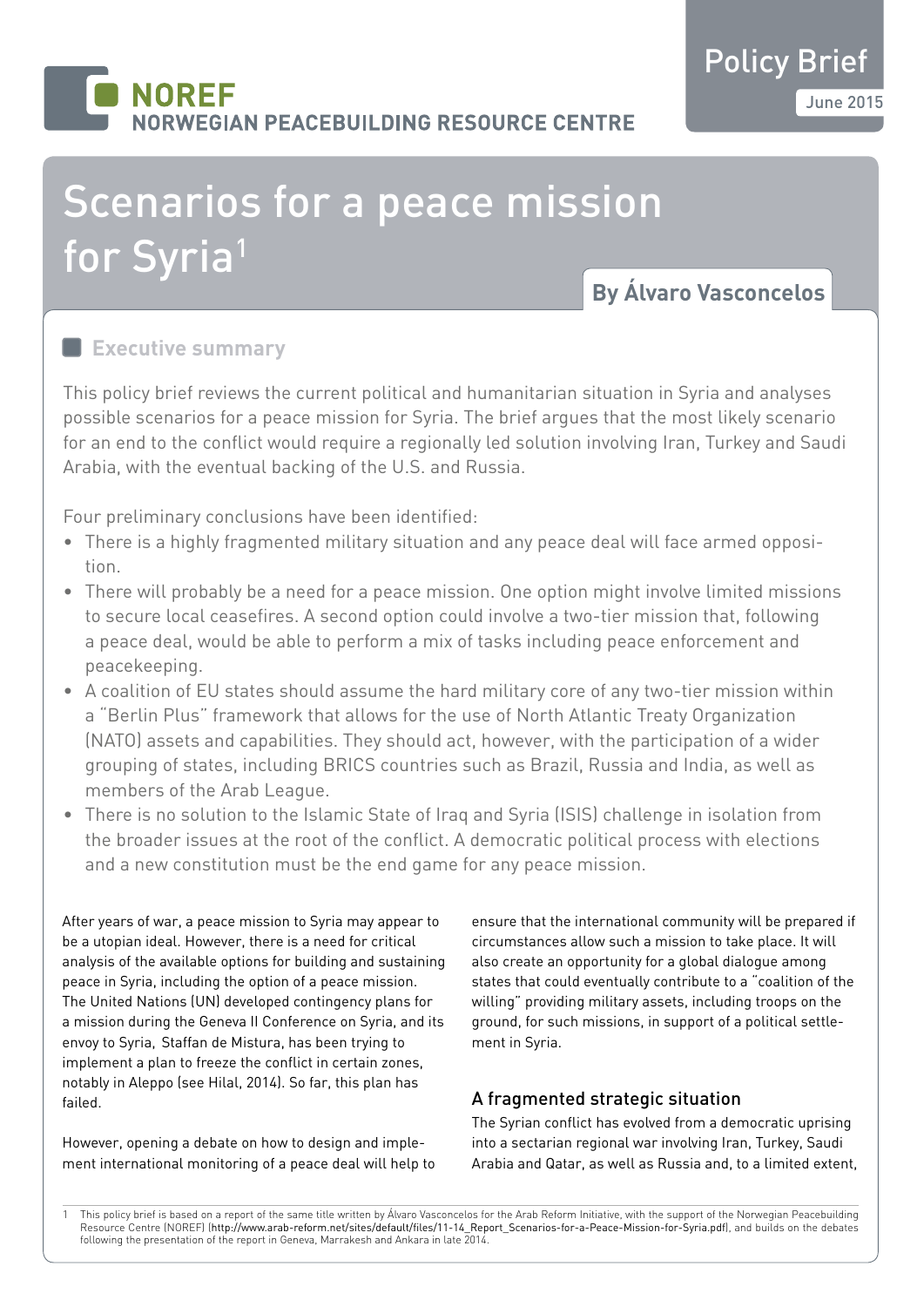Western powers. The Syrian war has reignited the conflict in Iraq. The declaration of an "Islamic caliphate" by ISIS, and the subsequent formation of an international coalition to fight the group, has resulted in the direct involvement of the U.S. and a number of other states in the Syrian war.

Any peacekeeping operation to take place in the Syria that will emerge from this war will face an immense challenge in terms of national reconciliation, truth, justice and protection of the peacekeepers.

The current armed conflict is likely to end with parts of the country under the control of forces that have not participated in a political settlement. Any mission is likely to face armed resistance from ISIS, other opposition groups, some of the militias close to the regime and groups with criminal objectives. The situation will be complicated by the presence of armed actors that may not accept central national or international control, such as foreign military forces, including Hizbullah and Iranian military units. In summary, the highly fragmented military situation makes it imperative that the cooperation of regional players is secured to reduce obstruction of any peacekeeping force.

#### Scenarios for an end to the conflict

It is possible to envisage three different routes to ending the conflict.

#### *Internal resolution*

This seems very unlikely. The Assad regime may be able to keep control of a large portion of the country but not all of it, with the end result that the country will be divided into mutually antagonistic regions, as neither side is able to defeat the other.

#### *Externally driven international settlement*

This is also unlikely, as there is no consensus for a humanitarian intervention based on the principle of responsibility to protect. There is also little likelihood of a diplomatic solution being brokered among major powers, even with a UN lead, not least becuase of the worsening of relations between the U.S. and Russia over Ukraine.

#### *Regionally led solution*

This seems to be the most likely option, but it would need compromise between regional actors such as Iran, Saudi Arabia and Turkey. Its success would also depend on eventual support from the U.S. and Russia and on the evolution of U.S.–Iran relations. The regional solution may, however, contribute to the break-up of Syria into zones of influence according to the interests and influences of neighbouring states. As a result, avoiding fragmentation should be a key guideline for any peace mission.

#### Possible formats for a mission

Developing a successful mission will require learning from past experiences, in particular from the United Nations

Supervision Mission in Syria (UNSMIS). According to its chief, Lieutenant General Robert Mood, the deployment "was unarmed, had a weak mandate, followed passive rules of engagement, and operated within a political six-point plan that was challenging to translate to field realities without full commitment from all parties, including the UN Security Council" (Mood, 2014). Any new international mission will need a clear mandate and the benefit of international backing to be successful.

There are two non-exclusive possibilities regarding how a potential peace mission could come about.

#### *A mission to support limited agreements*

This minimalist scenario prioritises managing the conflict and the humanitarian crisis through local ceasefire agreements to facilitate humanitarian access. The plan for Aleppo proposed by de Mistura had a limited window of opportunity, but joint efforts to fight against ISIS in some regions may provide other opportunities. For such ceasefires to be credible and find support, monitoring by an international mission would have to play a role. Such a mission could also start to foster relations between opposition forces and sections of the Syrian Armed Forces.

#### A two-tier UN peacekeeping operation

The most likely scenario for any peace mission will be one that comes after a peace deal and with a UN Security Council Resolution under Chapter VII. The consensus among experts is that any peacekeeping operation will need to be preceded by a peace-enforcing operation. A single two-tier mission combining a robust stabilising force for peace enforcement and a peacekeeping force would be more effective than two separate operations. From day one, such a combined force would have to deal with an immense and long-term mix of tasks in addition to the obvious objectives of halting the armed conflict, stabilising the situation and protecting its own personnel. These tasks would include creating conditions for a new political process aimed at establishing a democratic and inclusive Syria, working towards the return of refugees and internally displaced people, applying the rule of law and protecting public order, and organising free elections.

The current trend is towards small, fast and regional peace-enforcement operations, such as those implemented in the Central African Republic (CAR) and Mali in 2013–2014. These operations can or cannot be implemented following a UN Security Council mandate. In general, they have a strong component of regional (African in these cases) forces. In the cases of the CAR and Mali, France played the leading role, with U.S. infrastructure and military support (without involving forces in conflict). It is difficult, however, to see how this model could be applied to the Syrian case (van der Lijn et al., 2014).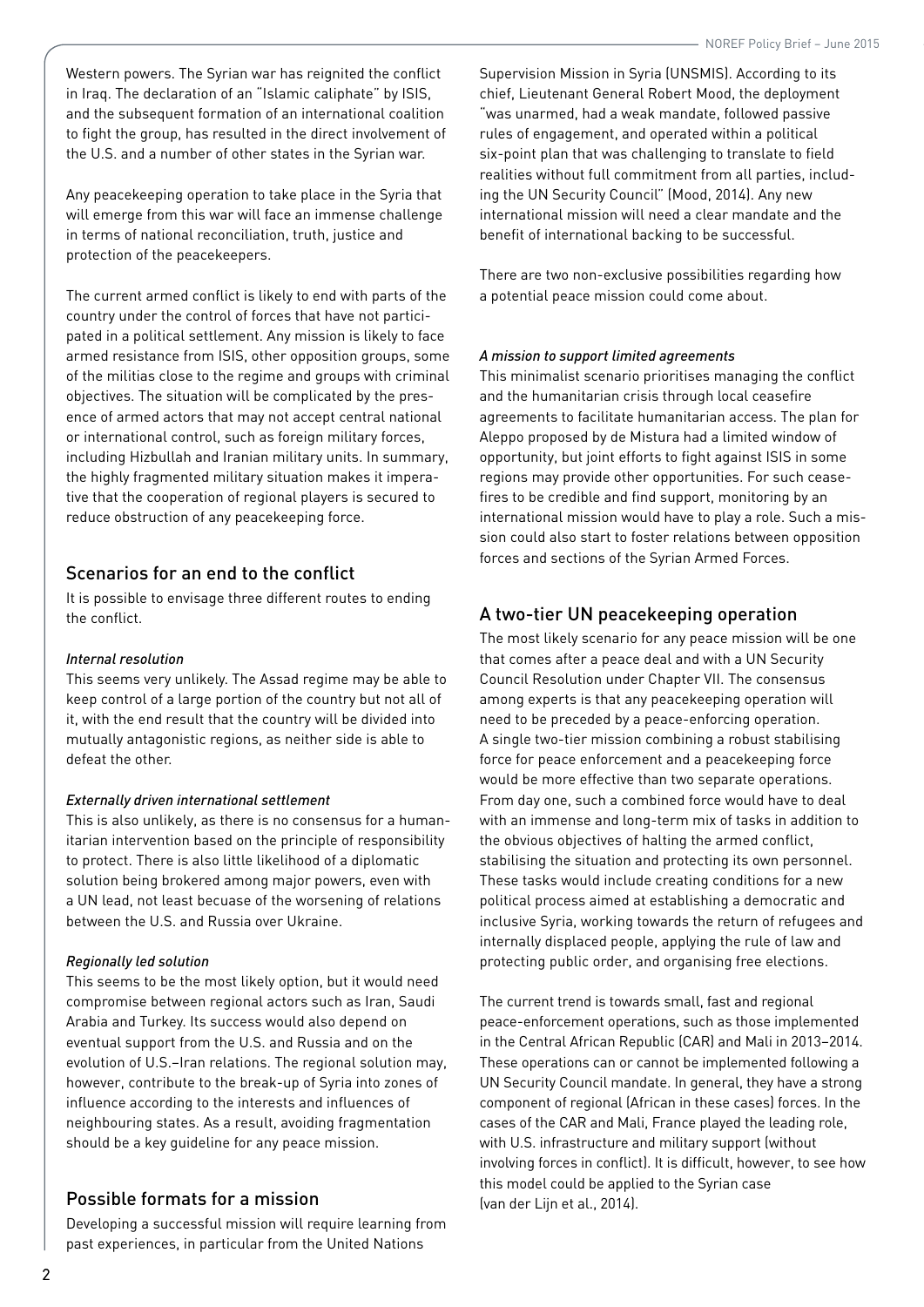## Building an effective multilateral mission: the "Berlin Plus" option

If a regional initiative succeeds the involvement of forces from regional countries to follow it through, that may increase the danger of a Dayton-type solution being imposed, as in Bosnia, which would freeze the current sectarian divisions. It would not be wise, therefore, for the regional powers to provide the peace-enforcing component of any mission.

Barring direct NATO involvement, the best possibility seems to be the European option. This would imply the formation of "a coalition of the willing" that could act in line with the "Berlin Plus" arrangements,<sup>2</sup> using NATO assets and capabilities, including headquarters facilities for operational planning, while being conducted under the EU umbrella. This option may be facilitated by the end of European engagement in Afghanistan. France, the UK, Italy and eventually Germany should form the core of such a force. Nordic countries such as Norway, Finland and Sweden may also be willing to participate in a supporting role, as they have done in Mali.

The "Berlin Plus" option would imply the deployment of significant numbers of European ground forces. This is, after all, the lesson to be taken from the Libyan experience, in which an air operation contributed to the fall of Qaddafi, but the lack of a peacebuilding strategy and commitment undermined the subsequent stabilisation of the country.

Any peacekeeping force will need to involve non-Western countries too. Brazil, Indonesia and India should be part of this conversation. It is likely that those countries will be more willing to participate in the peacekeeping dimension than in the stabilisation one. The eventual involvement of Russian peacekeepers in Syria could be perceived as a guarantee by Alawite supporters of the regime. Maghrib countries such as Morocco, Tunisia and Algeria are also potential contributors, with the backing of the Arab League.

Any peacekeeping operation will need the cooperation of the Syrian army, as well as that of opposition armed forces that have signed the peace agreement. Those working on paving the road to a peaceful Syria should keep in mind that the success of the whole endeavour hinges on the involvement of Syrians with the right profile.

# Conclusions

An international, including any regional, attempt to deploy a military-style operation aimed at halting the armed violence, addressing the humanitarian crises and creating stable conditions for a political process will face significant and multifaceted challenges, including the risk of armed opposition. International and regional conditions will dictate the legal and political framework for such an operation. Building on the lessons learned from other

peace missions, it is, however, possible to discern some of the key requirements that need to be in place, including:

- Sufficient Syrian, regional and international political and diplomatic backing for an armed peacebuilding intervention. As a minimum, a certain degree of acceptance, in terms of commitments not to undermine or oppose such an operation, will be required from the key regional and international stakeholders.
- Both the Syrian and the international backing must be robust enough to sustain setbacks and challenges in the implementation phase.
- Any peacekeeping operation must be framed in the context of a broader political strategy, aimed at ending the fighting and creating conditions for a managed political transition.

### Bibliography

Hilal, Leila. 2014. "The United Nations and a peace process strategy for Syria." Policy brief, December. Oslo: NOREF. [<http://peacebuilding.no/Regions/Middle-East-and-North-](http://peacebuilding.no/Regions/Middle-East-and-North-Africa/Syria/Publications/The-United-Nations-and-a-peace-process-strategy-for-Syria)[Africa/Syria/Publications/The-United-Nations-and-a](http://peacebuilding.no/Regions/Middle-East-and-North-Africa/Syria/Publications/The-United-Nations-and-a-peace-process-strategy-for-Syria)[peace-process-strategy-for-Syria](http://peacebuilding.no/Regions/Middle-East-and-North-Africa/Syria/Publications/The-United-Nations-and-a-peace-process-strategy-for-Syria)>

Mood, Robert. 2014. *My Experience as Head of the UN Mission in Syria*. Washington, DC: Carnegie Endowment for International Peace, 21 January. [<http://carnegieendowment.org/syriaincrisis/?fa=54238>](http://carnegieendowment.org/syriaincrisis/?fa=54238)

van der Lijn, Jair, Timo Smit & Xenia Avezov. 2014. "Peace operations and conflict management." In *SIPRI Yearbook 2014*. Oxford: Oxford University Press. n.

2 See European External Action Service. "About CSDP – The Berlin Plus Agreement."<http://eeas.europa.eu/csdp/about-csdp/berlin/>